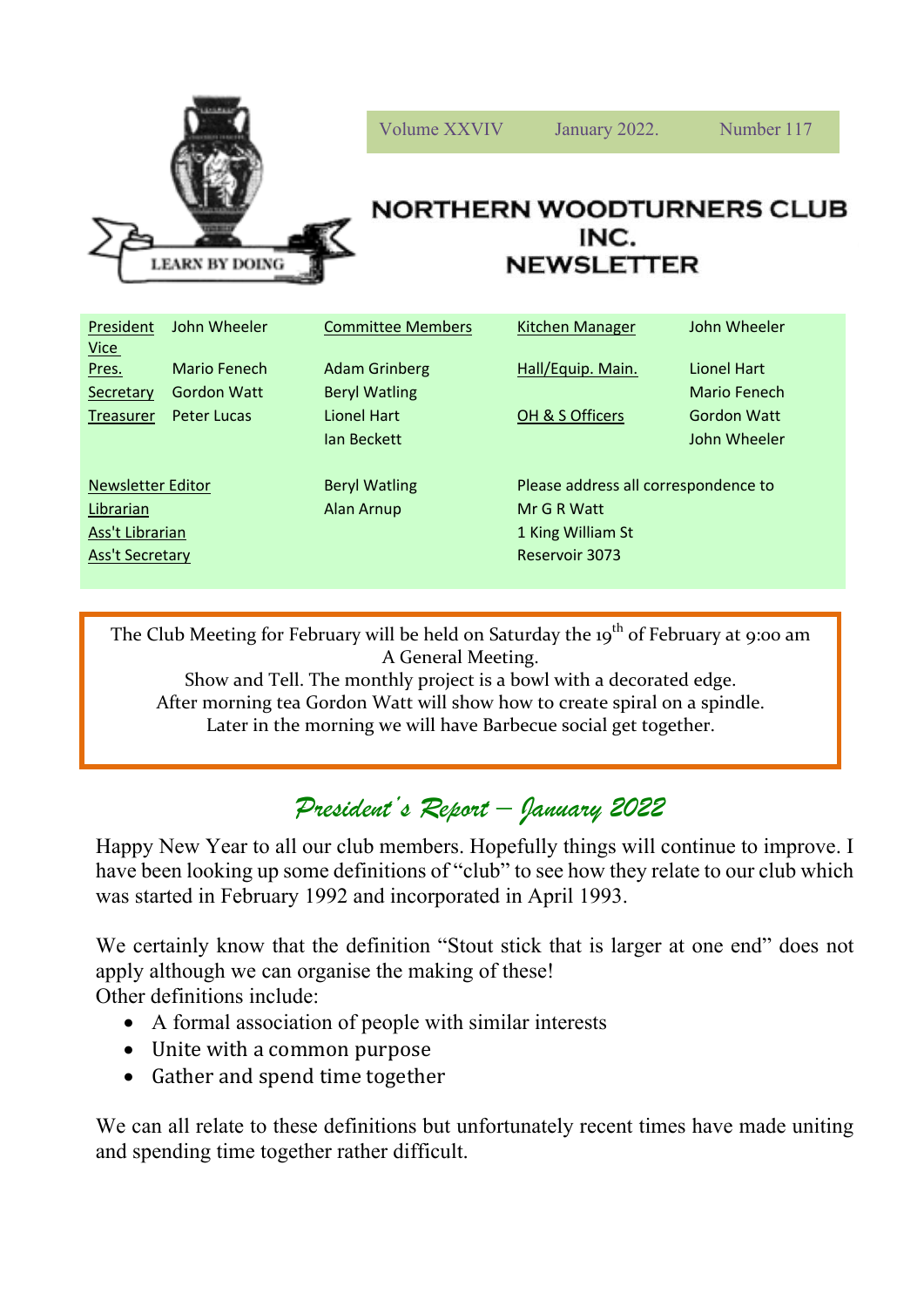Some of us were able to make contact at our Bunnings Sausage Sizzles on 28th December and 16th January. These were very successful and make a big difference to our finances. Many thanks to all those who assisted.

There were only eight at our monthly meeting on 15th January but it was still good to get together.

Our next meeting is on Saturday 19th February at 9.00 am. Let's all make an effort to gather and spend time together and eat some sausages. We will continue to maintain the covid rules set out previously. Don't forget to wear your name tags. It is hard to remember the names of people we haven't seen for a long time!

Lionel Hart has had some problems with his hip and leg. While doing some turning before Christmas, he got into an awkward position which affected his hip. An injection has helped the condition but he won't be turning for a while.

Looking forward to seeing you all soon. Stay Well Stay Happy John Wheeler



*Our Projects*





Peter Lucas has been busy with his pens. Top left is a collection of oyster shell and resin pens and yes Peter had a feast of oysters in the name of art. Tope right are Pens for the Troops pens made from Dutch Elm. The other picture shows some of his Nurse Thank You pens.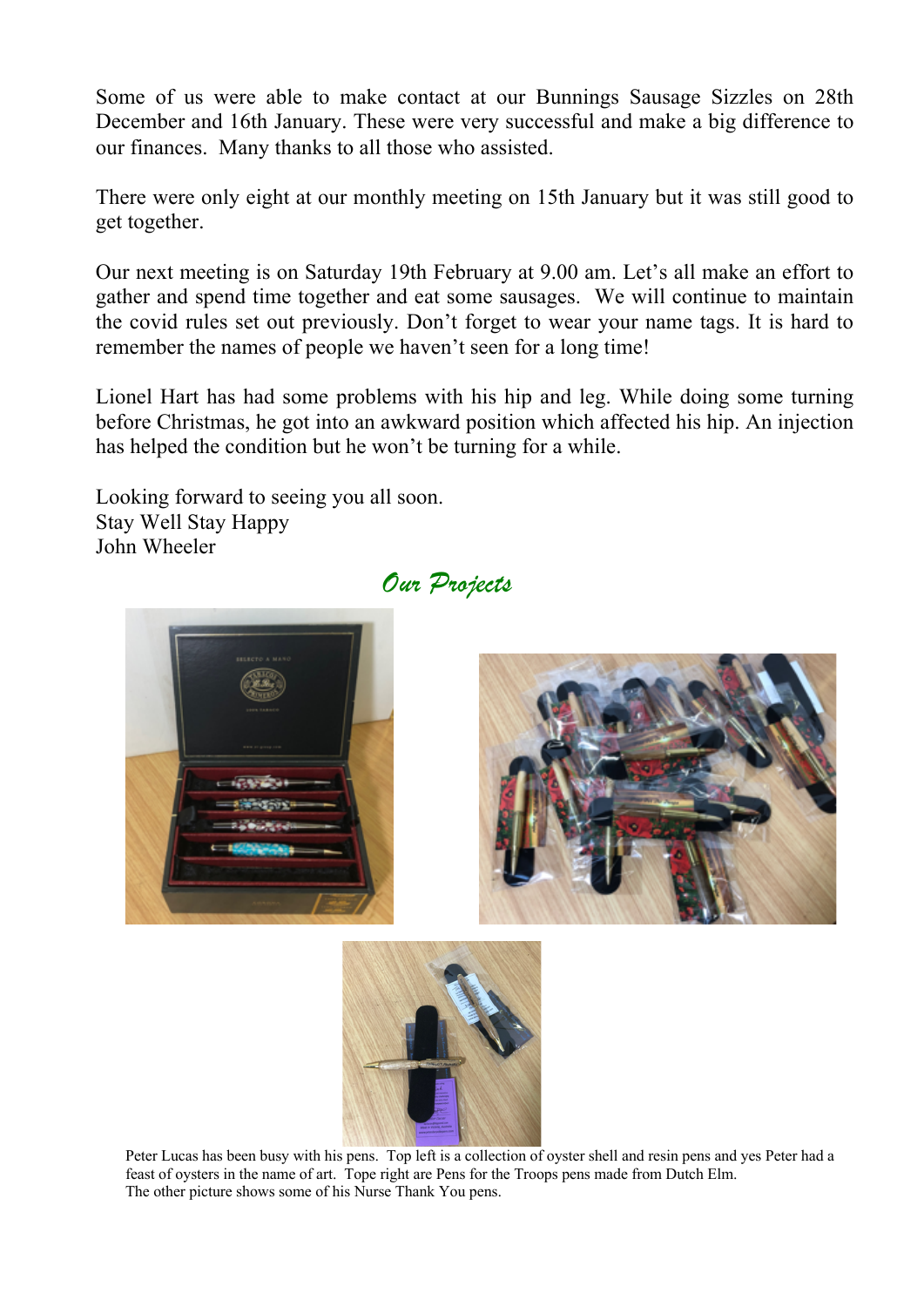

Gordon Watt has made the plate from Sassafras and finished it with wax. The yarn bowl is Desert Ash and it is finish with spray lacquer.



This bowl is Ian Beckett's first bowl and it is made from Red Cedar and finished with Shellawax. The bottle stoppers are made using Jarrah and Yellow Box and again finished with Shellawax.



Ian has made this plate from Iroko and finished it with Shellawax. The slimline pen is recycled rain forest timber and finished with CA glue. The bolt action pen is New Guinea Rosewood. The Graduate Fountain pen is Melaleuca.



Vic Cerra has made these Christmas ornaments and finished them with a varnish.



Vic has also made this bowl.

*Session Times*

Our weekly hands on session times are: Tuesday, 7:00 pm -10:00 pm Wednesday, 8:00 am – Noon Thursday, 7:00 pm – 10:00 pm